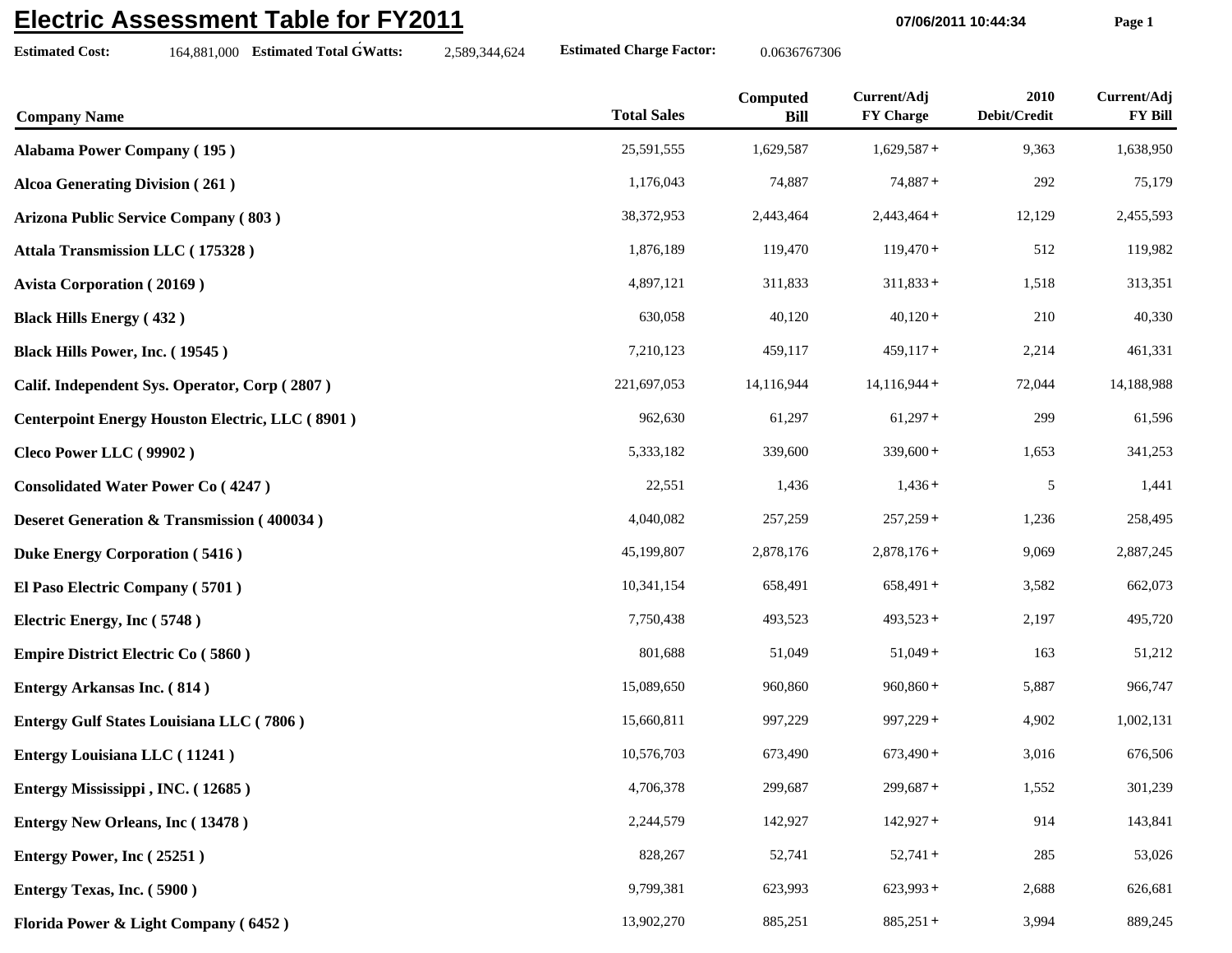## **Electric Assessment Table for FY2011**

**07/06/2011 10:44:34 Page 2**

**Estimated Cost:**

164,881,000 **Estimated Total GWatts:** 2,589,344,624 **Estimated Charge Factor:** 0.0636767306

| <b>Company Name</b>                              | <b>Total Sales</b> | Computed<br><b>Bill</b> | Current/Adj<br><b>FY Charge</b> | 2010<br>Debit/Credit | Current/Adj<br><b>FY Bill</b> |
|--------------------------------------------------|--------------------|-------------------------|---------------------------------|----------------------|-------------------------------|
| Georgia Power Co (7140)                          | 31,748,608         | 2,021,648               | $2,021,648+$                    | 8,526                | 2,030,174                     |
| Gulf Power Co (7801)                             | 3,676,787          | 234,126                 | $234,126+$                      | 1,155                | 235,281                       |
| <b>Idaho Power Co (9191)</b>                     | 6,926,034          | 441,027                 | $441,027+$                      | 2,286                | 443,313                       |
| ISO New England, Inc. (198)                      | 133,390,744        | 8,493,886               | $8,493,886+$                    | 41,015               | 8,534,901                     |
| Kentucky Utilities Company (10171)               | 6,605,166          | 420,595                 | $420,595+$                      | 1,538                | 422,133                       |
| <b>Lockhart Power Company (11118)</b>            | 218,801            | 13,933                  | $13,933+$                       | 61                   | 13,994                        |
| <b>Long Sault Division (11180)</b>               | 674,750            | 42,966                  | $42,966+$                       | 784                  | 43,750                        |
| Louisville Gas & Electric Co (11249)             | 7,464,001          | 475,283                 | $475,283+$                      | 2,168                | 477,451                       |
| Maine Public Service Company (11522)             | 626,846            | 39,916                  | $39,916+$                       | 195                  | 40,111                        |
| <b>MDU Resources Group, Inc. (12199)</b>         | 78,725             | 5,013                   | $5,013+$                        | 5,372                | 10,385                        |
| MidAmerican Energy Company (400052)              | 2,991,708          | 190,502                 | $190,502+$                      | 5,786                | 196,288                       |
| Midwest Indep. Trans. Sys.Operator, Inc (920)    | 628, 873, 794      | 40,044,627              | $40,044,627+$                   | 187,741              | 40,232,368                    |
| Mississippi Power Company (12686)                | 5,503,156          | 350,423                 | $350,423+$                      | 1,845                | 352,268                       |
| Nevada Power Company d/b/a NV Energy (13407)     | 2,802,547          | 178,457                 | $178,457+$                      | 1,093                | 179,550                       |
| New York Independent System Operator, In (51614) | 172,581,399        | 10,989,419              | $10,989,419+$                   | 52,122               | 11,041,541                    |
| North Central Power Co., Inc. (13697)            | 179                | 11                      | $11 +$                          | $\boldsymbol{0}$     | -11                           |
| Northbrook Energy, LLC (13654)                   | 138,154            | 8,797                   | $8,797+$                        | 42                   | 8,839                         |
| Northern States Power Co (MIN) (13781)           | 612,010            | 38,971                  | $38,971+$                       | 189                  | 39,160                        |
| NorthWestern Energy's (12825)                    | 12,222,839         | 778,310                 | $778,310+$                      | 3,764                | 782,074                       |
| Northwestern Wisconsin Ele. Co (13815)           | 38,636             | 2,460                   | $2,460+$                        | 13                   | 2,473                         |
| Ohio Valley Electric Corp (14015)                | 14,421,180         | 918,294                 | $918,294+$                      | 4,732                | 923,026                       |
| PacifiCorp (14354)                               | 28,449,800         | 1,811,590               | $1,811,590+$                    | 9,868                | 1,821,458                     |
| Perryville Energy Partners, LLC (175714)         | 1,930,509          | 122,929                 | $122,929+$                      | 521                  | 123,450                       |
|                                                  |                    |                         |                                 |                      |                               |

**Pilot Power Group, Inc. (15127**) 48,529 3,090 3,090 3,090 5 3,095 3,095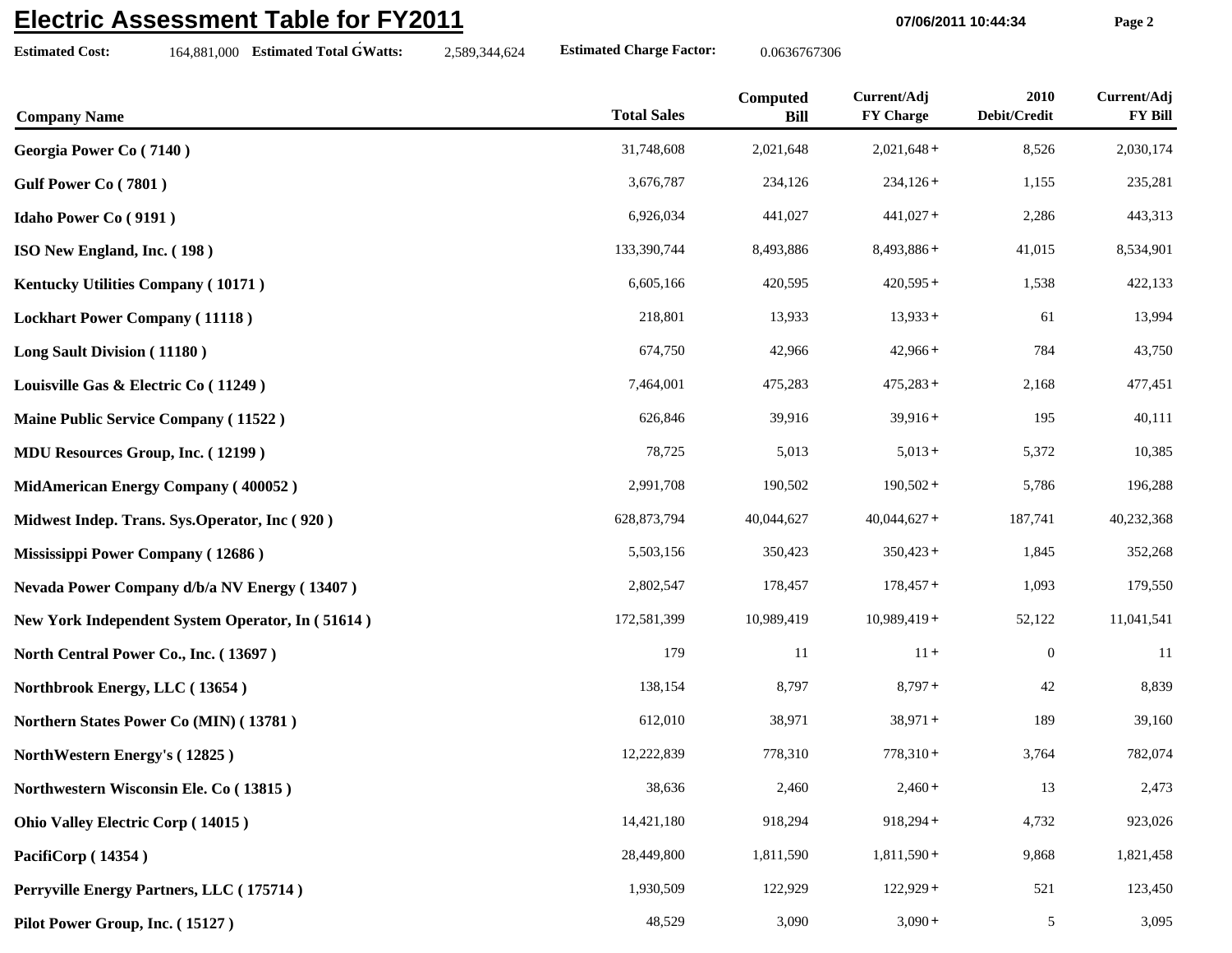## **Electric Assessment Table for FY2011**

**Estimated Cost:**

164,881,000 **Estimated Total GWatts:** 2,589,344,624 **Estimated Charge Factor:** 0.0636767306

**07/06/2011 10:44:34 Page 3**

| <b>Company Name</b>                                | <b>Total Sales</b> | Computed<br><b>Bill</b> | Current/Adj<br><b>FY Charge</b> | 2010<br>Debit/Credit | Current/Adj<br><b>FY Bill</b> |
|----------------------------------------------------|--------------------|-------------------------|---------------------------------|----------------------|-------------------------------|
| PJM Interconnection, L.L.C. (40498)                | 744,873,684        | 47,431,121              | $47,431,121+$                   | 222,788              | 47,653,909                    |
| Portland General Electric Co (15248)               | 10,415,036         | 663,195                 | $663,195+$                      | 2,657                | 665,852                       |
| Progress Energy Carolinas, Inc (3046)              | 16,744,259         | 1,066,220               | $1,066,220+$                    | 5,074                | 1,071,294                     |
| Progress Energy Florida (6455)                     | 5,391,897          | 343,338                 | $343,338+$                      | 1,837                | 345,175                       |
| Public Service Co of Colorado (15466)              | 8,669,101          | 552,020                 | $552,020+$                      | 2,832                | 554,852                       |
| Public Service Co of Oklahoma (15474)              | 176,817            | 11,259                  | $11,259+$                       | 52                   | 11,311                        |
| <b>Public Service Company of NM (15473)</b>        | 9,058,790          | 576,834                 | $576,834+$                      | 2,562                | 579,396                       |
| Puget Sound Energy, Inc (15500)                    | 8,082,543          | 514,670                 | $514,670+$                      | 2,958                | 517,628                       |
| Safe Harbor Water Power Corp (16537)               | 988,475            | 62,943                  | $62,943+$                       | 336                  | 63,279                        |
| Sierra Pacific Power Co d/b/a NV Energy (17166)    | 2,366,019          | 150,660                 | $150,660+$                      | 1,077                | 151,737                       |
| South Carolina Electric&Gas Co (17539)             | 2,339,627          | 148,980                 | $148,980+$                      | 688                  | 149,668                       |
| South Carolina Genertg Co, Inc (17554)             | 3,417,650          | 217,625                 | $217,625+$                      | 1,197                | 218,822                       |
| Southern Electric Generat's Co (17622)             | 3,954,155          | 251,788                 | $251,788+$                      | 913                  | 252,701                       |
| <b>Southwest Power Pool (28)</b>                   | 229,430,732        | 14,609,399              | $14,609,399+$                   | 66,481               | 14,675,880                    |
| <b>Southwestern Electric Power Co (17698)</b>      | 648,698            | 41,307                  | $41,307+$                       | 204                  | 41,511                        |
| <b>System Energy Resources, Inc (12465)</b>        | 8,691,901          | 553,472                 | $553,472+$                      | 3,109                | 556,581                       |
| Tampa Electric Co (18454)                          | 3,323,969          | 211,659                 | $211,659+$                      | 1,066                | 212,725                       |
| <b>Tucson Electric Power Company (24211)</b>       | 13,960,300         | 888,946                 | $888,946+$                      | 2,865                | 891,811                       |
| <b>Wolverine Creek Goshen Interconnection (33)</b> | 253,165            | 16,121                  | $16,121+$                       | 49                   | 16,170                        |
| <b>Wolverine Power Supply Corp., Inc's (20910)</b> | 5,054,576          | 321,859                 | $321,859+$                      | 1,483                | 323,342                       |
| <b>Yadkin, Inc (27721)</b>                         | 767,662            | 48,882                  | $48,882+$                       | 232                  | 49,114                        |